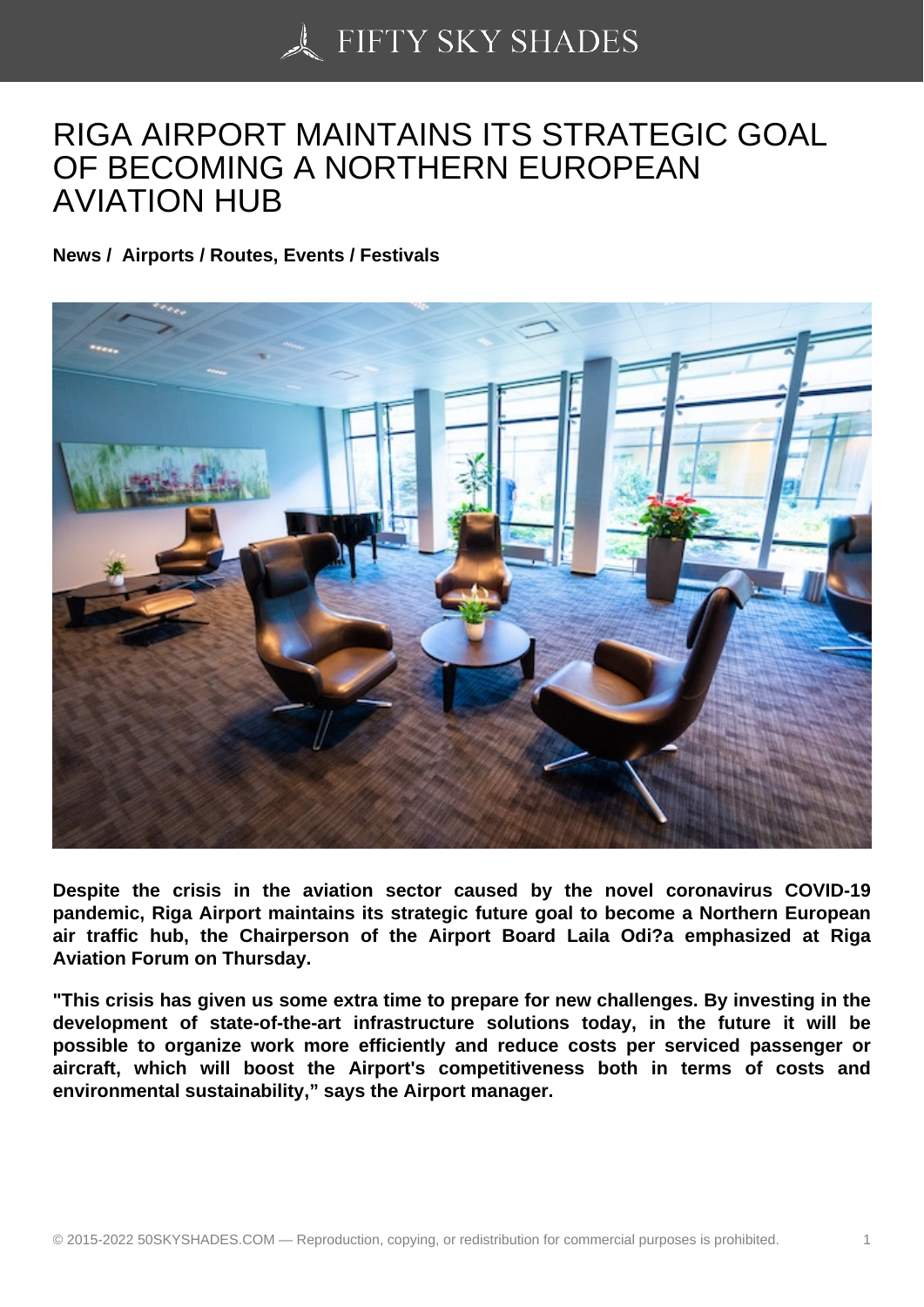

**This summer, with the support of the Cohesion Fund and own funds, a number of largescale investment projects worth more than 15 million euros have been implemented at Riga Airport: the Airport has reconstructed and upgraded a part of the runway and taxiways in a length of more than 11 kilometres, built a helipad and new aircraft and helicopter stands. These investments will not only enable Riga Airport to increase its operational capacity and offer its customers better services, but will also make the Airport more environmentally friendly, reducing CO2 emissions and saving resources.**

The new cargo apron of Riga Airport with underground hydrant systems and multi-category aircraft stands will start operating this autumn, which together with the future development of the cargo logistics centre will allow Riga Airport to double the volume of cargo handled, reaching 60 000 tonnes per year. The international logistics company DHL has already started the construction of its regional parcel handling and sorting centre in the territory of the future RIX Cargo City. Another 15 000 square metres of land where it is possible to develop cargo handling and servicing warehouses in an area of up to 9 000 square metres are waiting for investors.

The Airport is also continuing work on the new passenger terminal project so that the project can start as soon as the company's business results allow. "The Airport is expected to restore the number of passengers served before the crisis in a few years. This is also confirmed by the development plans of airBaltic's updated business plan. Insufficient Airport capacity cannot be an obstacle to the implementation of these development plans in Riga,"Odi?a points out. She also emphasized that the new epidemiological safety requirements are likely to persist in the long term and that the Airport will need additional space to implement these standards without compromising Airport capacity and service quality.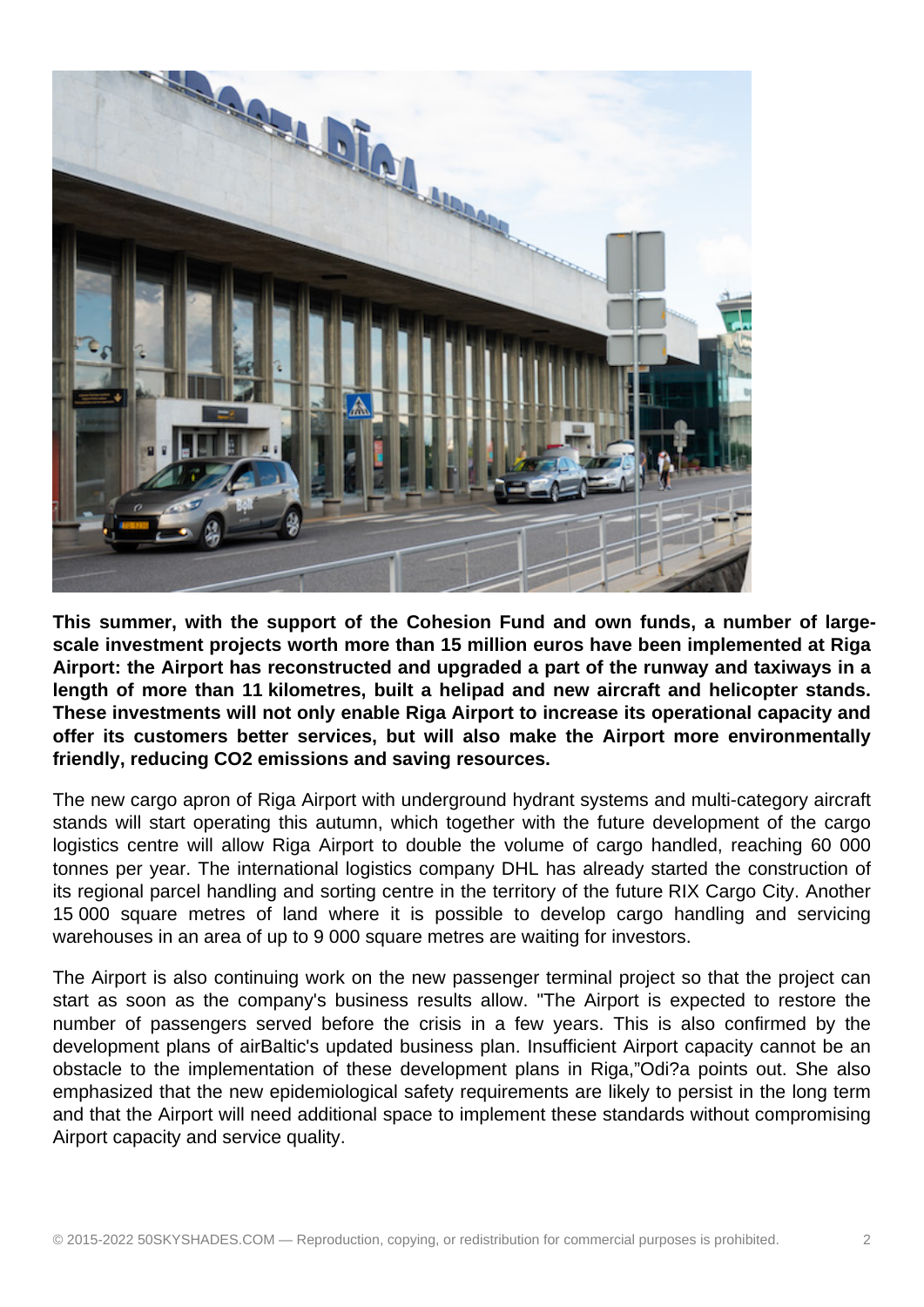

As Odi?a emphasized in the discussions at Riga Aviation Forum, both now and when planning future development, the Airport pays great attention to sustainable solutions, including assessing the possibility of attracting structural fund projects that will be available to Latvia in the next European Union budget planning period until 2027. This EU funding should be used to purchase both sewage infrastructure and equipment that uses alternative fuels in its work, such as electric apron buses, specialized apron equipment and electric cars to be used on a daily basis to perform Airport functions.

"If a company thinks about sustainability in all its aspects – environmental, social and economic – it becomes more efficient in processes and use of resources, acquires motivated and loyal staff and becomes more attractive to future employees. This improves the operating results and thus gives a direct benefit to the business,"emphasizes the Chairperson of the Board of Riga Airport.